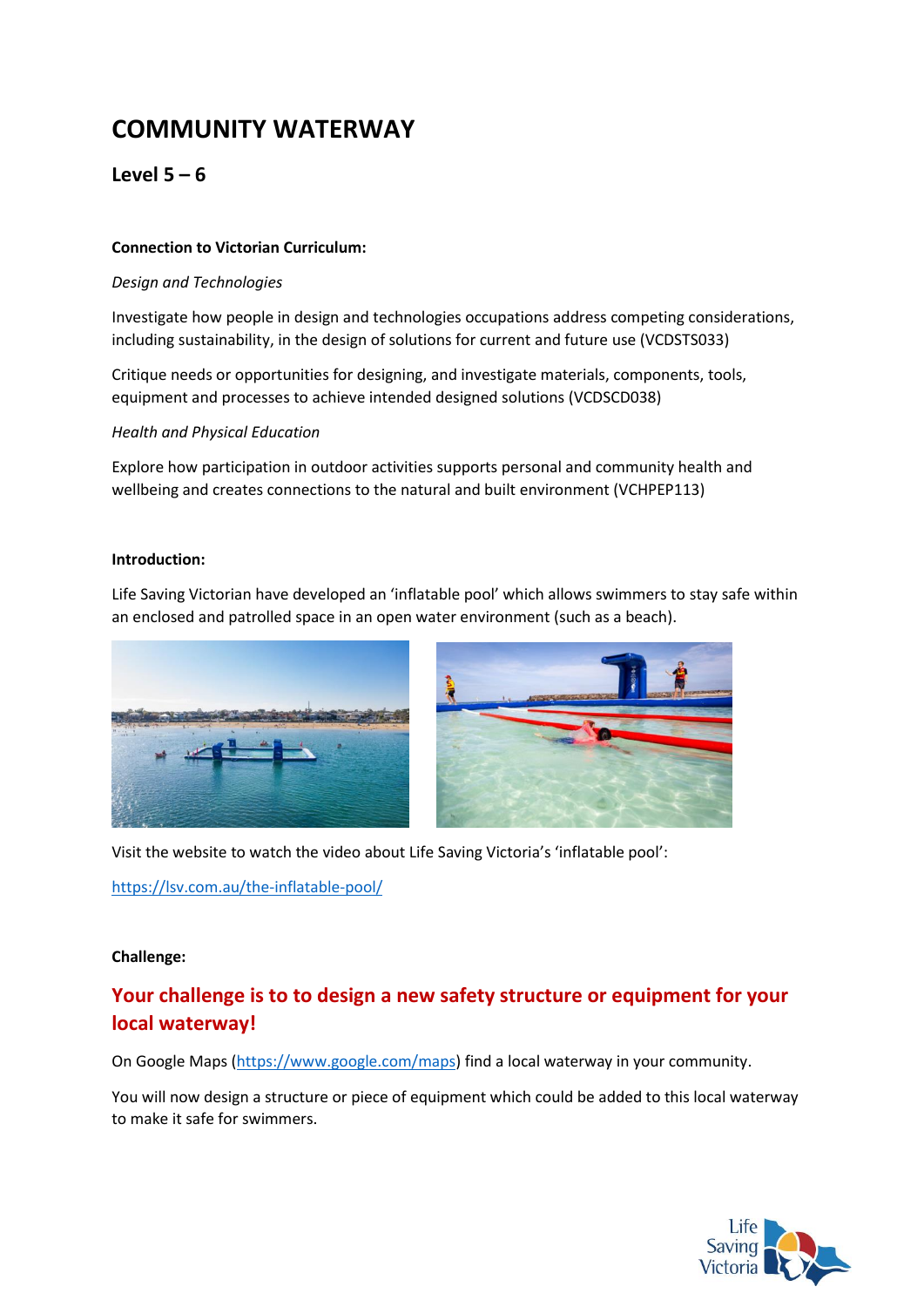Your structure/equipment needs to meet the following criteria:

- Able to stay in place safely when it is set up (e.g. anchored to the bottom of the waterway)
- Encourages the community to visit the waterway (does your structure have something fun and engaging?)
- Has a safe location for lifeguards to stand and patrol (think about being SunSmart too!)
- Safe for local flora and fauna (plants and animals)
- Accessible for everyone, including young children, families, grandparents and people with additional requirements such as mobility (i.e. wheelchair)

#### **Design your safety equipment and structures:**